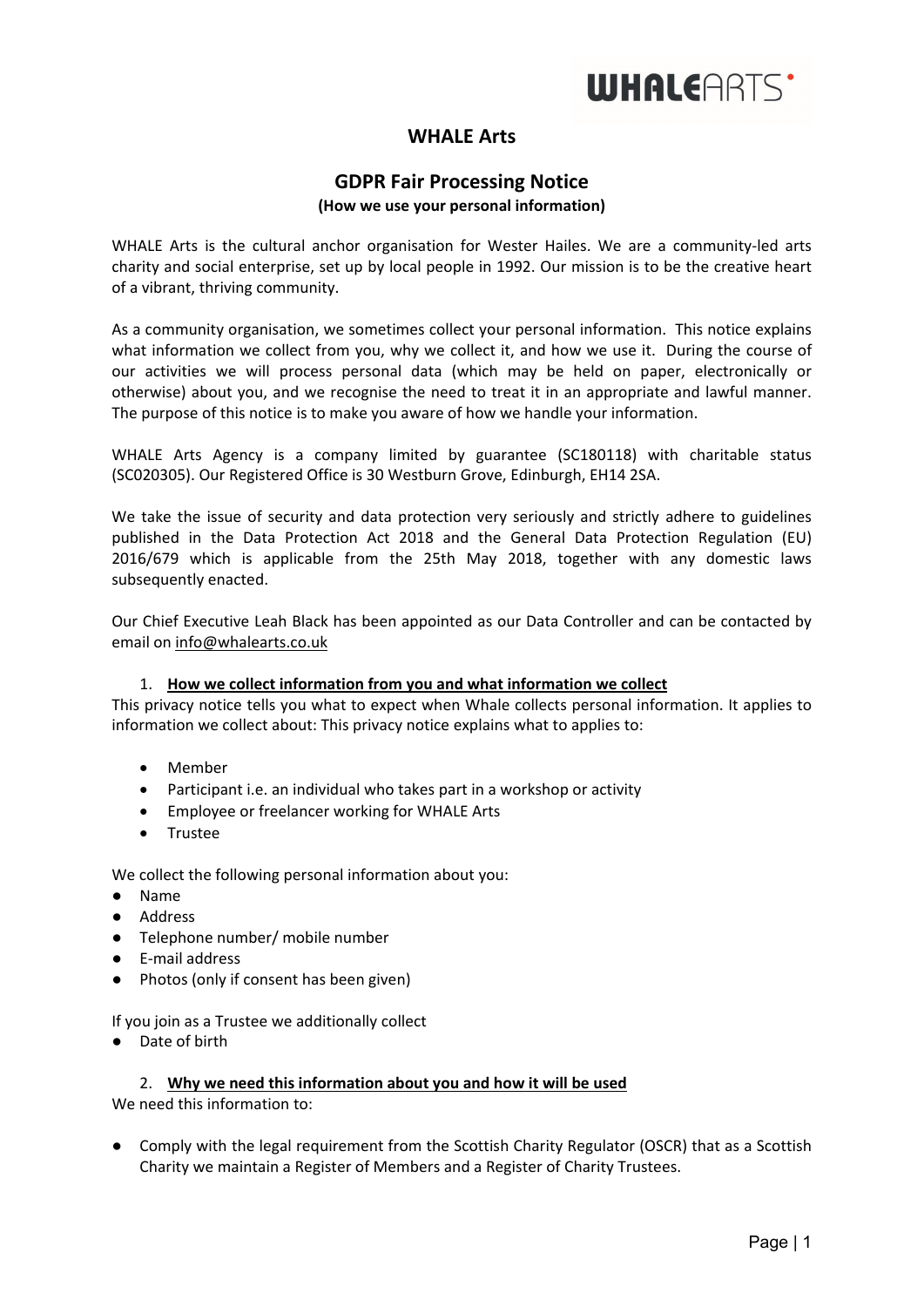

- Comply with the terms of our legal constitution approved by OSCR that people joining the WHALE Arts as voting individual members live within our defined geographical area and are either 16 years old or over.
- Reporting to funders.
- Keep people on our mailing list, both members and contacts, up to date with our news, events and information where this is of legitimate interest to them through post, email, phone or text message.
- Use photos, where consent has been given, to share project activity with funders, and to publicise the work of WHALE Arts in print, on our website and through social media sites. We always collect photo consent before events and will not publish photos unless consent has been provided.

# 3. **Sharing of Your Information**

The information you provide to us will be treated as confidential and will be processed within the UK/ EEA. We will only share your information with other third parties in the following circumstances:

- We have a duty which is required by OSCR to provide a copy of the Register of Members if requested by a WHALE Arts Member or Trustee. If the request is reasonable, we need to provide this within 28 days. If the person making the request is a member but not a Trustee, we will omit the addresses of all members from the copy of the register we supply so that only names are shared.
- We have a duty which is required by OSCR to provide a copy of the Register of Charity Trustees if requested by an individual. If the request is reasonable, we need to provide this within 28 days. If the person making the request is not a WHALE Arts Trustee, we will omit the addresses of all charity trustees from the copy of the register we supply so that only names are shared.

Unless required to do so by law, we will not otherwise share, sell or distribute any of the information you provide to us without your consent.

## 4. **Security**

When you give us information we take steps to make sure that your personal information is kept secure and safe.

- Register of Members, registers of participants, register of charity Trustees, recruitment and employee data, stakeholder and partner data, photos and videos, public protection data and CCTV recordings are stored securely on our server which is password protected and only accessible by WHALE Arts staff.
- Our general e-mail list is stored securely in Mailchimp which is password protected and only accessible by WHALE Arts staff.
- Our SMS list is stored securely in Clicksend which is password protected and only accessible by WHALE Arts staff.
- We may hold CCTV footage for longer than this period if this relates to an incident.
- Only WHALE Arts in its role as data processor have access to personal data stored online.
- We offer Data Protection Training to board, staff and volunteers.